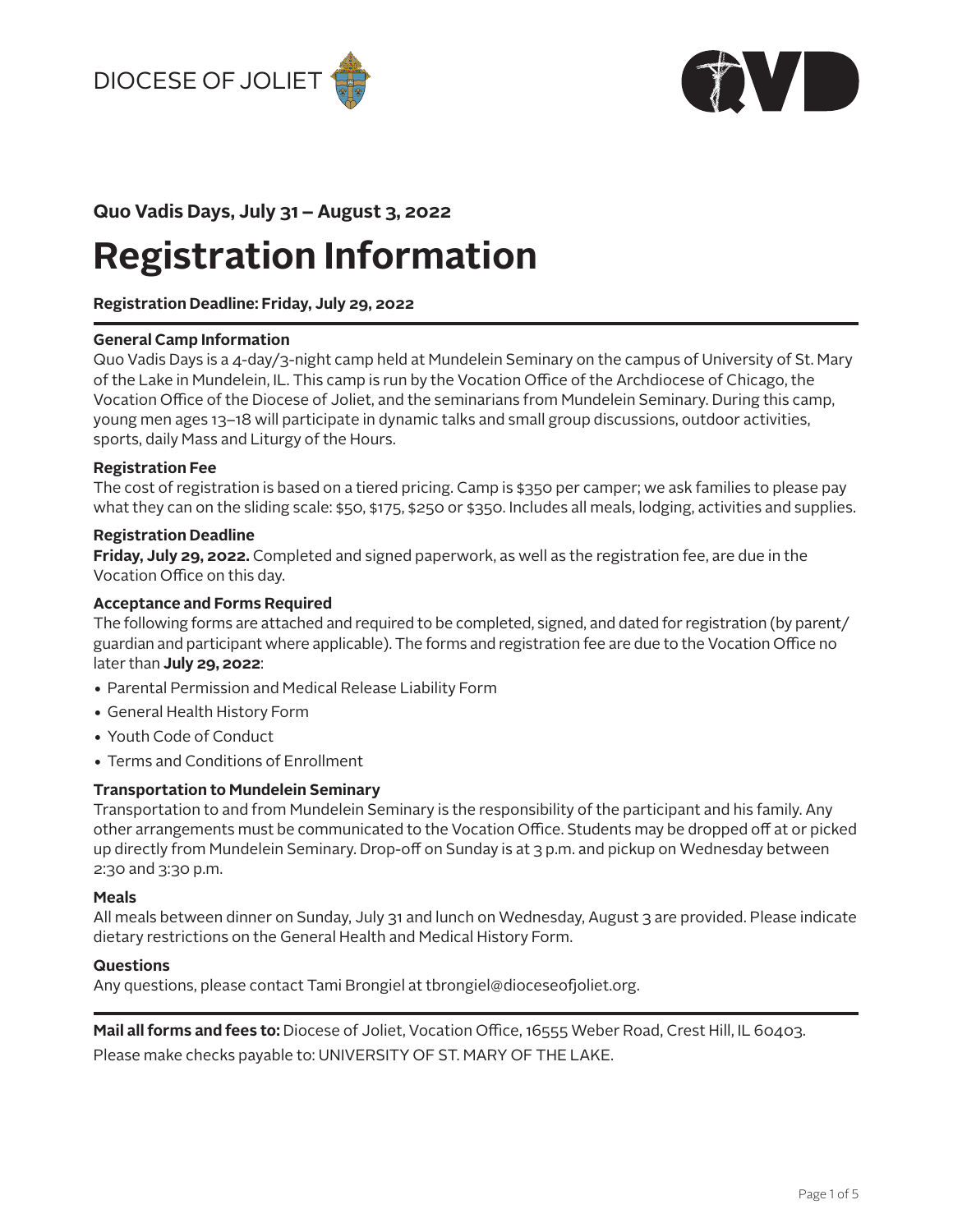



# **Parental Permission and Medical Release Liability Form**

# **Registration Fee: Sliding scale (pay what your family can afford)**

| \$50<br>\$175<br>\$250<br>\$350 per camper                                                                                                                                                                                                                                                                                                                                                                                                                                                                     | Deadline: July 29, 2022                                                                          |  |  |
|----------------------------------------------------------------------------------------------------------------------------------------------------------------------------------------------------------------------------------------------------------------------------------------------------------------------------------------------------------------------------------------------------------------------------------------------------------------------------------------------------------------|--------------------------------------------------------------------------------------------------|--|--|
| Participant Name:                                                                                                                                                                                                                                                                                                                                                                                                                                                                                              | Birthday:                                                                                        |  |  |
| High School:                                                                                                                                                                                                                                                                                                                                                                                                                                                                                                   | <b>Graduation Year:</b>                                                                          |  |  |
| Parish Name and City:                                                                                                                                                                                                                                                                                                                                                                                                                                                                                          | Ethnicity (Voluntary):                                                                           |  |  |
| Participant lives with (please check one):                                                                                                                                                                                                                                                                                                                                                                                                                                                                     | $\Box$ Both Parents $\Box$ Mother $\Box$ Father<br>Other<br>Guardian<br>$\overline{\phantom{a}}$ |  |  |
| Health Insurance:                                                                                                                                                                                                                                                                                                                                                                                                                                                                                              | Policy Number:                                                                                   |  |  |
| Participant's Physician:                                                                                                                                                                                                                                                                                                                                                                                                                                                                                       | Phone Number:                                                                                    |  |  |
| Parent/Guardian Name(s):                                                                                                                                                                                                                                                                                                                                                                                                                                                                                       |                                                                                                  |  |  |
| Parent Email:                                                                                                                                                                                                                                                                                                                                                                                                                                                                                                  |                                                                                                  |  |  |
| Home Address:                                                                                                                                                                                                                                                                                                                                                                                                                                                                                                  |                                                                                                  |  |  |
| Home Phone:                                                                                                                                                                                                                                                                                                                                                                                                                                                                                                    | Parent Cell Phone:                                                                               |  |  |
| Adult Shirt Size (please select one):<br>$\Box$ S<br>$\Box$ M                                                                                                                                                                                                                                                                                                                                                                                                                                                  | $\vert$ XL<br><b>XXL</b>                                                                         |  |  |
| Gluten Free Hosts (please select one):                                                                                                                                                                                                                                                                                                                                                                                                                                                                         | $\Box$ I will need a GF host due to allergies<br>I am not allergic to gluten                     |  |  |
| <b>TRANSPORTATION INFORMATION:</b><br><b>Sunday: Transportation to Camp</b><br>$\Box$ I will drop off my son at the Seminary at 3 p.m.                                                                                                                                                                                                                                                                                                                                                                         | <b>Wednesday: Transportation Home</b><br>I will pick up my son at the Seminary by 3:30 p.m.      |  |  |
| LIABILITY RELEASE: I (we) understand that I (we) am (are) the primary contact(s) for my (our) son, but in the<br>event I (we) cannot be reached, the following person is authorized to act on my behalf:                                                                                                                                                                                                                                                                                                       |                                                                                                  |  |  |
| Name:                                                                                                                                                                                                                                                                                                                                                                                                                                                                                                          |                                                                                                  |  |  |
| Address:                                                                                                                                                                                                                                                                                                                                                                                                                                                                                                       |                                                                                                  |  |  |
| Cell Phone:                                                                                                                                                                                                                                                                                                                                                                                                                                                                                                    | Relation to Participant:                                                                         |  |  |
| I (we), as parent(s)/legal guardian(s) of<br>permission for him to participate in Quo Vadis Days at the Mundelein Seminary, University of St. Mary of the Lake,<br>1000 E. Maple Ave., Mundelein, IL 60060 from Sunday, July 31 to Wednesday, Aug. 3, 2022. I (we) understand<br>that my son may not leave early without my (our) written permission. In the event of a medical emergency, I<br>(us) suthorize a call may be made to 011 for emergency modical attention and concent to my (our) can receiving | grant                                                                                            |  |  |

(we) authorize a call may be made to 911 for emergency medical attention and consent to my (our) son receiving necessary medical treatment until I (we) or the emergency contact listed above can be notified, and I (we) agree to be responsible for the payment of such treatment.

Parent/Guardian Printed Name **Parent/Guardian Signature** Parent/Guardian Signature Date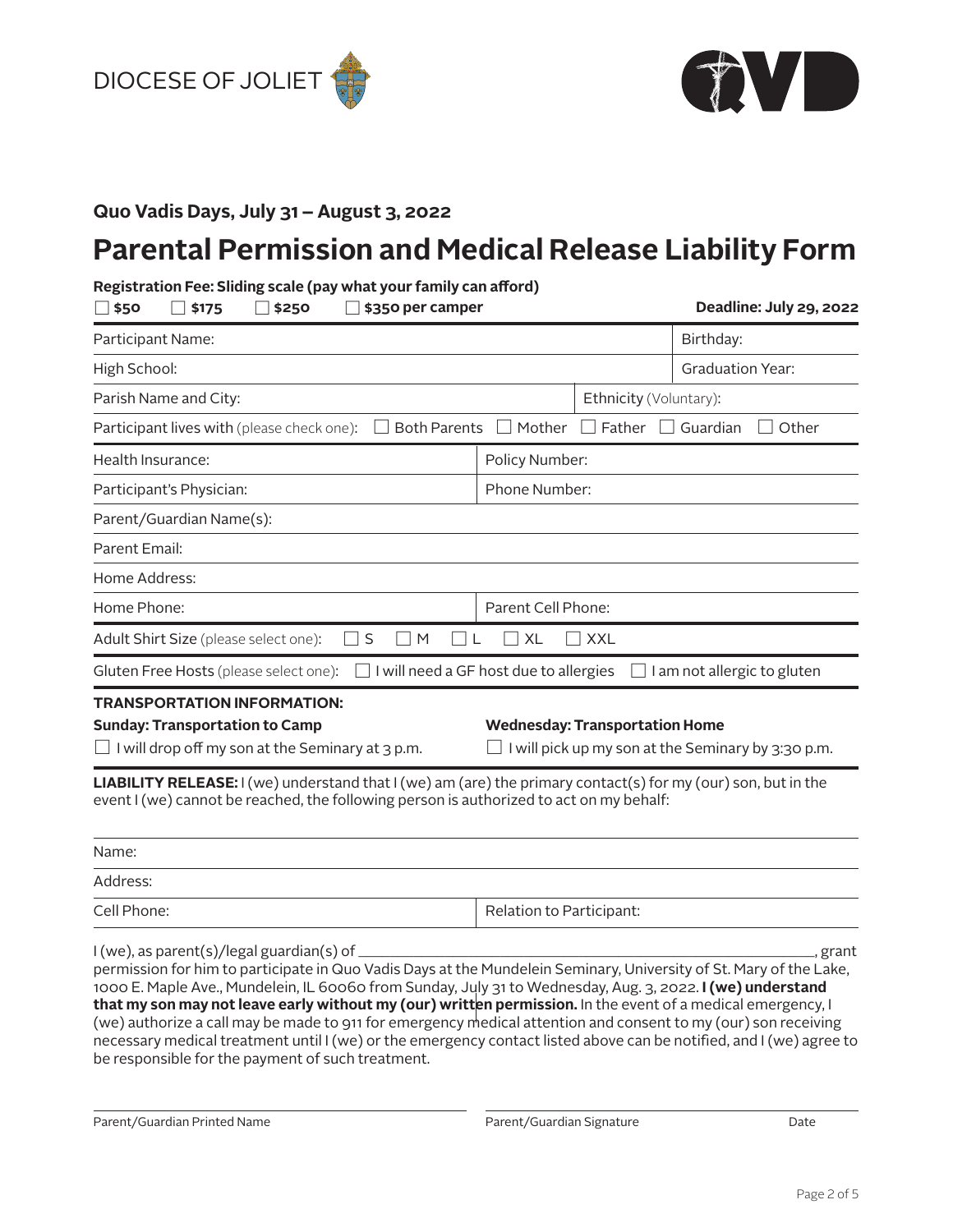



# **General Health and Medical History Form**

**If the participant has been under the care of a physician within the past 12 months and if there is any question about restriction, attach a statement from the physician indicating restrictions and noting any pertinent recommendations.**

| Known allergies:<br>$\Box$ Food                                                                                                                                                                                                                                                                                                                                                                                                                                                                                                                        | $\Box$ Plants<br>$\Box$ Drugs                       | Animals<br>Insects                                              | □ Other     |  |  |
|--------------------------------------------------------------------------------------------------------------------------------------------------------------------------------------------------------------------------------------------------------------------------------------------------------------------------------------------------------------------------------------------------------------------------------------------------------------------------------------------------------------------------------------------------------|-----------------------------------------------------|-----------------------------------------------------------------|-------------|--|--|
| Please explain reaction and indicate medications used to treat (please bring medication in original container):                                                                                                                                                                                                                                                                                                                                                                                                                                        |                                                     |                                                                 |             |  |  |
| <b>Dietary Restrictions:</b>                                                                                                                                                                                                                                                                                                                                                                                                                                                                                                                           |                                                     |                                                                 |             |  |  |
| Medication Use: Please list medication(s) used, including insulin. All medications must be brought in original<br>container with prescription and/or store label. Use back of form if needed.                                                                                                                                                                                                                                                                                                                                                          |                                                     |                                                                 |             |  |  |
| Medication:                                                                                                                                                                                                                                                                                                                                                                                                                                                                                                                                            |                                                     | used for                                                        |             |  |  |
| Medication:                                                                                                                                                                                                                                                                                                                                                                                                                                                                                                                                            |                                                     | used for                                                        |             |  |  |
| Medication:                                                                                                                                                                                                                                                                                                                                                                                                                                                                                                                                            |                                                     | used for                                                        |             |  |  |
| Please check if participant is prone to any of the following conditions:<br>$\Box$ Upset Stomach<br>$\Box$ Asthma/Respiration<br>problems<br>If any of the above are checked, please give details:<br>Special Circumstances: Please provide any known physical, mental or social difficulties or other information                                                                                                                                                                                                                                     | Restlessness/<br>Sleepwalking<br>Frequent headaches | $\Box$ High blood pressure<br>Heart problems<br>$\Box$ Fainting | Convulsions |  |  |
| which may affect participation and/or for which special consideration should be given (please explain):<br>Over the Counter Medication: Knowing that the following will be administrated by a registered nurse, I give<br>permission for my son to receive the following:<br>$\Box$ Tylenol<br>l l Advil<br>$\Box$ Mylanta<br>With my parents, I have completed the above information and will assume responsibility for restricting any<br>activities agreed upon and listed above. I will exercise good judgment regarding my own health, safety and | $\Box$ Rolaids                                      | $\Box$ Tums<br>  Imodium                                        |             |  |  |
| well-being while participating in this program.<br>Participant Name                                                                                                                                                                                                                                                                                                                                                                                                                                                                                    |                                                     | Parent/Guardian Printed Name                                    |             |  |  |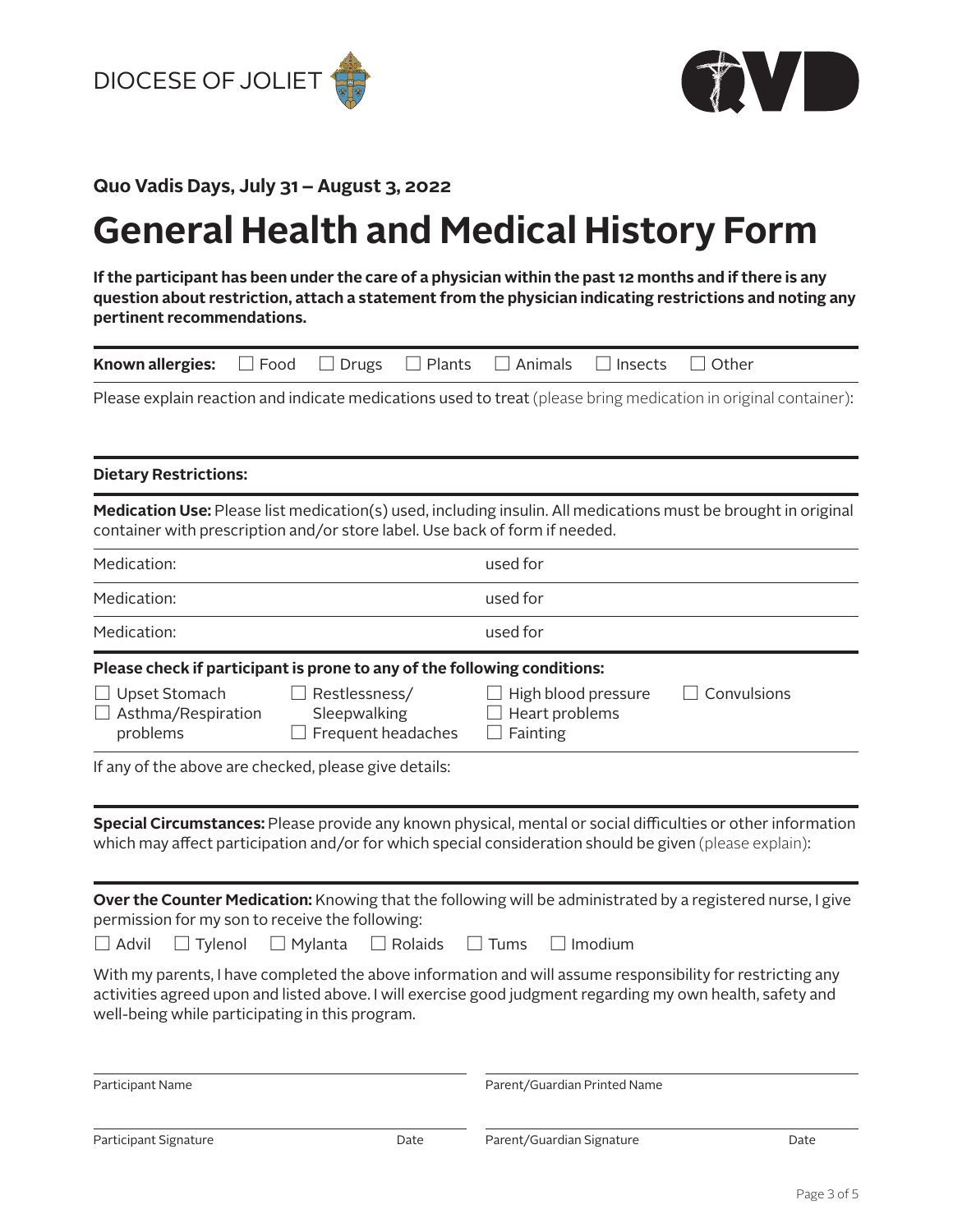



# **Youth Code of Conduct**

# **Youth Participants WILL:**

- **•** Project an image of Christian consideration, sensitivity and respect to everyone and to the property around them through language, dress and behavior.
- **•** Respect other persons and/or property.
- **•** Adhere to stated curfew.
- **•** Attend all scheduled activities, arriving promptly, and staying for the entire event.
- **•** Heed any and all directions of activity staff.
- **•** Be aware of noise levels in lobbies, hallways and sleeping areas, especially later in the evenings.
- **•** Maintain the spirit of the event.
- **•** Report problems of any kind to a trusted adult.

# **Youth Participants WILL NOT:**

- **•** Use foul/inappropriate language.
- **•** Possess weapons of any kind.
- **•** Purchase, possess, consume or distribute alcohol and/or illegal drugs.
- **•** Engage in any form of sexual activity or peer sexual harassment, or any kinds of inappropriate touching or harassment.
- **•** Engage in behavior that could result in injury to himself and/or other camp participants and/or chaperones.
- **•** Damage or deface property. Damage or defacing of property will be the financial responsibility of the participant involved and his parents/legal guardians.
- **•** Leave the premises unless accompanied by an adult leader, parent or legal guardian.
- **•** Visit or gather in rooms with other camp participants not part of Quo Vadis Days 2022.

# **Youth Participant Sanctions for Non-Compliance:**

If a young person violates the Youth Code of Conduct, any or all the following sanctions may be implemented:

- **•** Dismissal of the youth from event or program (whereby it would become the responsibility of parent/ guardian to ensure timely, accompanied, and safe transportation home).
- **•** Minor violations of the Rules of Conduct will be judged at the discretion of the Program Coordinator with the collaboration of other chaperones for minor punishments. Minor punishments may include the nonparticipation of the participant for one or more of the activities. Punishments may also take the form of cleaning and writing apologies.

My (our) signature below acknowledges that I (we) understand and agree with the terms of the Code of Conduct. I (we) realize and agree that if I (we) / my (our) son violates these rules as determined by the Archdiocese of Chicago Vocation Office and Diocese of Joliet Vocation Office and/or Mundelein Seminary, he may lose the privilege of attending a scheduled activity or may be sent home at my (our) family's expense. I (we) also understand that I (we) will be responsible for all financial and other consequences of my (our) / his behavior, including damages to the building, facilities, or property.

| Participant Name      |      | Parent/Guardian Printed Name |      |  |
|-----------------------|------|------------------------------|------|--|
| Participant Signature | Date | Parent/Guardian Signature    | Date |  |